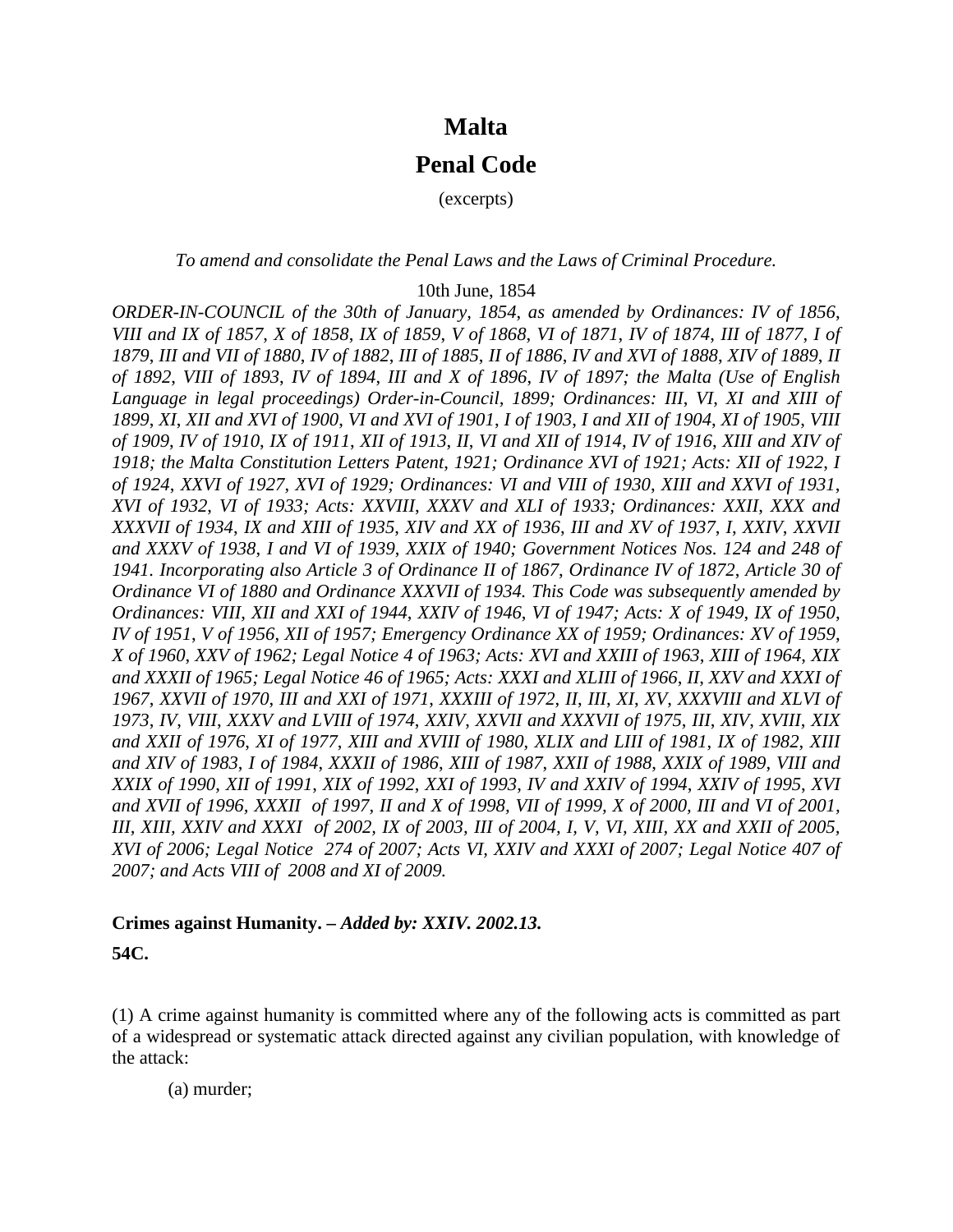(b) extermination;

(c) enslavement;

(d) deportation or forcible transfer of population;

(e) imprisonment or other severe deprivation of physical liberty in violation of fundamental rules of international law;

(f) torture;

(g) rape, sexual slavery, enforced prostitution, forced pregnancy, enforced sterilization, or any other form of sexual violence of comparable gravity;

(h) persecution against any identifiable group or collectivity on political, racial, national, ethnic, cultural, religious, gender as defined in subarticle (3), or other grounds that are universally recognized as impermissible under international law, in connection with any act referred to in this sub-article or any crime under article 54A;

(i) enforced disappearance of persons;

(j) the crime of apartheid;

(k) other inhumane acts of a similar character intentionally causing great suffering, or serious injury to body or to mental or physical health.

(2) For the purpose of subarticle (1) -

(a) ''attack directed against any civilian population'' means a course of conduct involving the multiple commission of acts referred to in subarticle (1) against any civilian population, pursuant to or in furtherance of a State or organizational policy to commit such attack;

(b) ''extermination'' includes the intentional infliction of conditions of life, inter alia the deprivation of access to food and medicine, calculated to bring about the destruction of part of a population;

(c) ''enslavement'' means the exercise of any or all of the powers attaching to the right of ownership over a person and includes the exercise of such power in the course of trafficking in persons, in particular women and children;

(d) ''deportation or forcible transfer of population'' means forced displacement of the persons concerned by expulsion or other coercive acts from the area in which they are lawfully present, without grounds permitted under international law;

(e) ''torture'' means the intentional infliction of severe pain or suffering, whether physical or mental, upon a person in the custody or under the control of the accused; except that torture shall not include pain or suffering arising only from, inherent in or incidental to, lawful sanctions;

(f) ''forced pregnancy'' means the unlawful confinement of a woman forcibly made pregnant, with the intent of affecting the ethnic composition of any population or carrying out other grave violations of international law. This definition shall not in any way be interpreted as affecting national laws relating to pregnancy;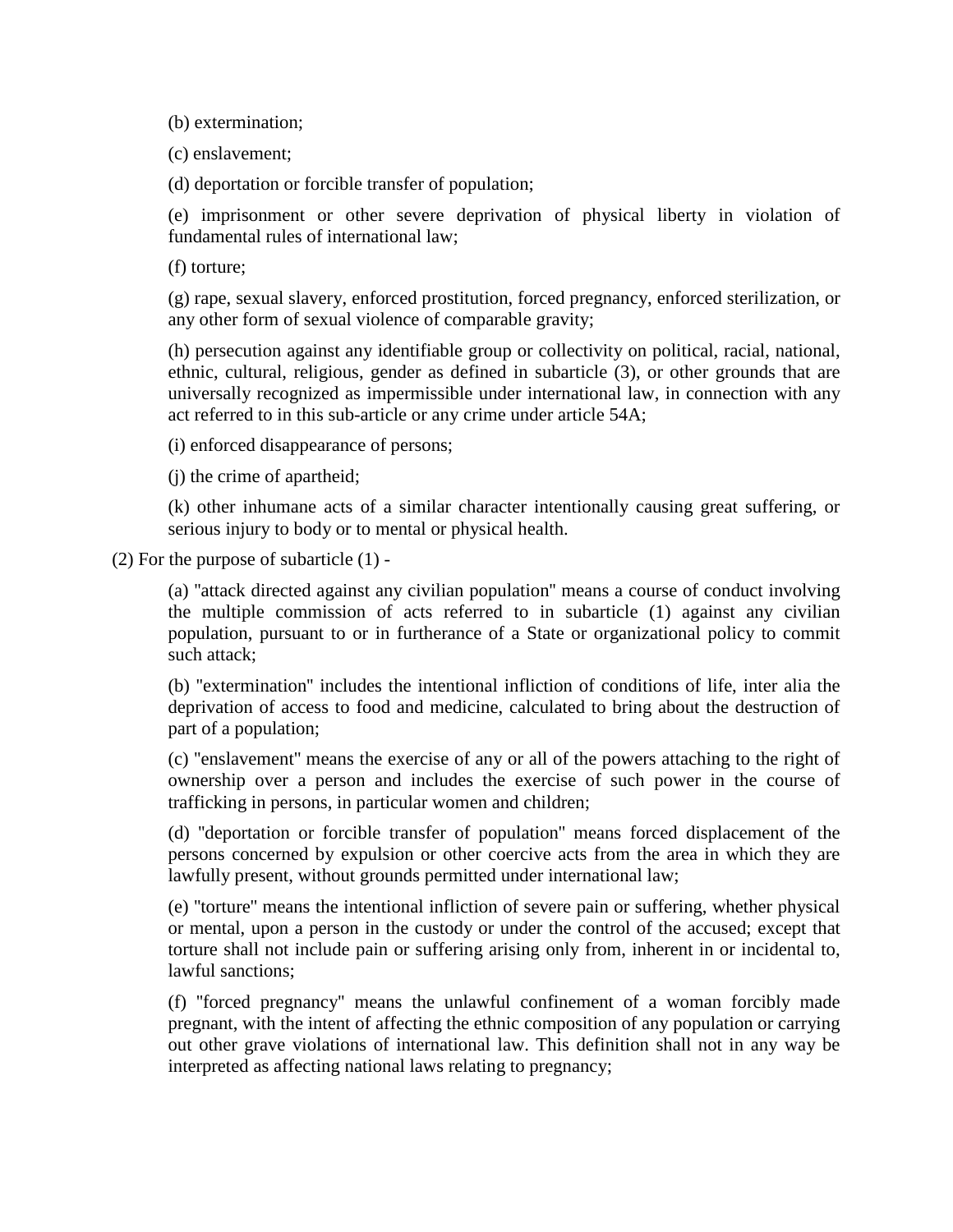(g) ''persecution'' means the intentional and severe deprivation of fundamental rights contrary to international law by reason of the identity of the group or collectivity;

(h) ''the crime of apartheid'' means inhumane acts of a character similar to those referred to in subarticle (1), committed in the context of an institutionalized regime of systematic oppression and domination by one racial group over any other racial group or groups and committed with the intention of maintaining that regime;

(i) ''enforced disappearance of persons'' means the arrest, detention or abduction of persons by, or with the authorization, support or acquiescence of, a State or a political organization, followed by a refusal to acknowledge that deprivation of freedom or to give information on the fate or whereabouts of those persons, with the intention of removing them from the protection of the law for a prolonged period of time.

(3) For the purpose of this Title, it is understood that the term ''gender'' refers to the two sexes, male and female, within the context of society. The term ''gender'' does not indicate any meaning different from the above.

(…)

# **Subtitle VIII BIS OF THE TRAFFIC OF PERSONS**

**Traffic of a person of age for the purpose of exploitation in the production of goods or provision of services. –** *Added by: III. 2002.50.*

## **248A.**

(1) Whosoever, by any means mentioned in subarticle (2), trafficks a person of age for the purpose of exploiting that person in the production of goods or provision of services shall, on conviction, be liable to the punishment of imprisonment for a term from two to nine years.

For the purposes of this subarticle exploitation includes requiring a person to produce goods and provide services under conditions and in circumstances which infringe labour standards governing working conditions, salaries and health and safety.

(2) The means referred to in subarticle (1) are the following:

- (a) violence or threats, including abduction;
- (b) deceit or fraud;
- (c) misuse of authority, influence or pressure;

(d) the giving or receiving of payments or benefits to achieve the consent of the person having control over another person.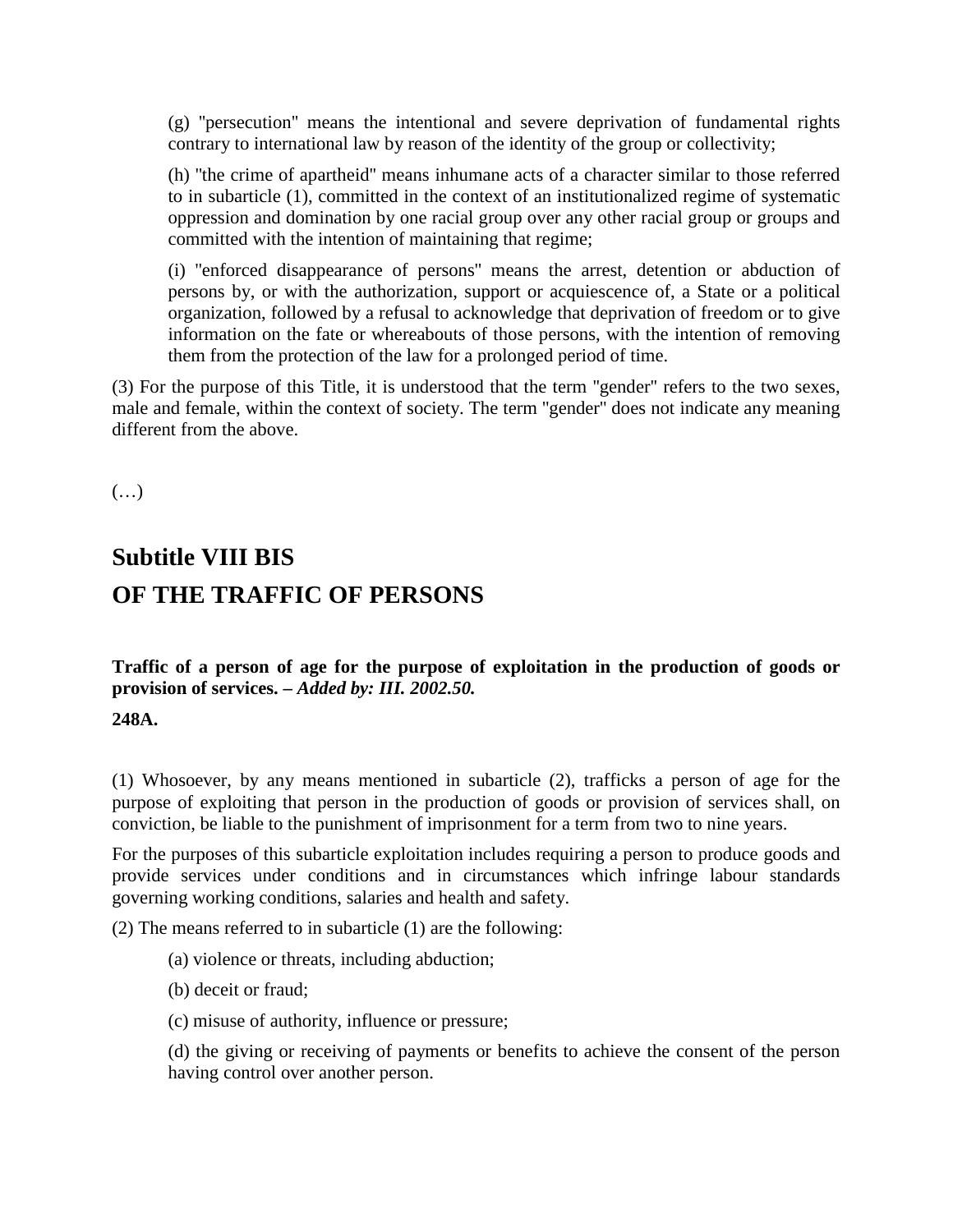## **Traffic of a person of age for the purpose of exploitation in prostitution, etc. –** *Added by: III. 2002.50.*

#### **248B.**

Whosoever, by any means mentioned in article 248A(2), trafficks a person of age for the purpose of exploiting that person in prostitution or in pornographic performances or in the production of pornographic material shall, on conviction, be liable to the punishment laid down in article  $248A(1)$ .

## **Traffic of a person of age for the purpose of exploitation in the removal of organs. –** *Added by:III. 2002.50.*

**248C.** 

Whosoever, by any means mentioned in article 248A(2), trafficks a person of age for the purpose of exploiting that person in the removal of any organ of the body shall on conviction be liable to the punishment of imprisonment for a term from four to twelve years.

## **Traffic of a minor for any of the purposes mentioned in articles 248A to 248C. –** *Added by:III. 2002.50.*

**248D.** 

Whosoever trafficks a minor for any of the purposes mentioned in articles 248A to 248C, both inclusive, shall, on conviction be liable to the same punishment laid down in those articles, as the case may be, even if none of the means mentioned in article 248A(2) has been used: Provided that where any of the means mentioned in article 248A(2) has been used in the commission of the offence under this article the punishment for the offence shall be increased by one degree.

# **General provisions applicable to this sub-title. –** *Added by: III. 2002.50. Amended by:L.N.407 of 2007;XXXI. 2007.14.*

#### **248E.**

(1) In this sub-title, the phrase "trafficks a person" or "trafficks a minor" means the recruitment, transportation or transfer of a person, or of a minor, as the case may be, including harbouring and subsequent reception and exchange of control over that person, or minor, and includes any behaviour which facilitates the entry into, transit through, residence in or exit from the territory of any country for any of the purposes mentioned in the preceding articles of this sub-title, as the case may be.

(2) Where any of the offences in articles 248A to 248D, both inclusive -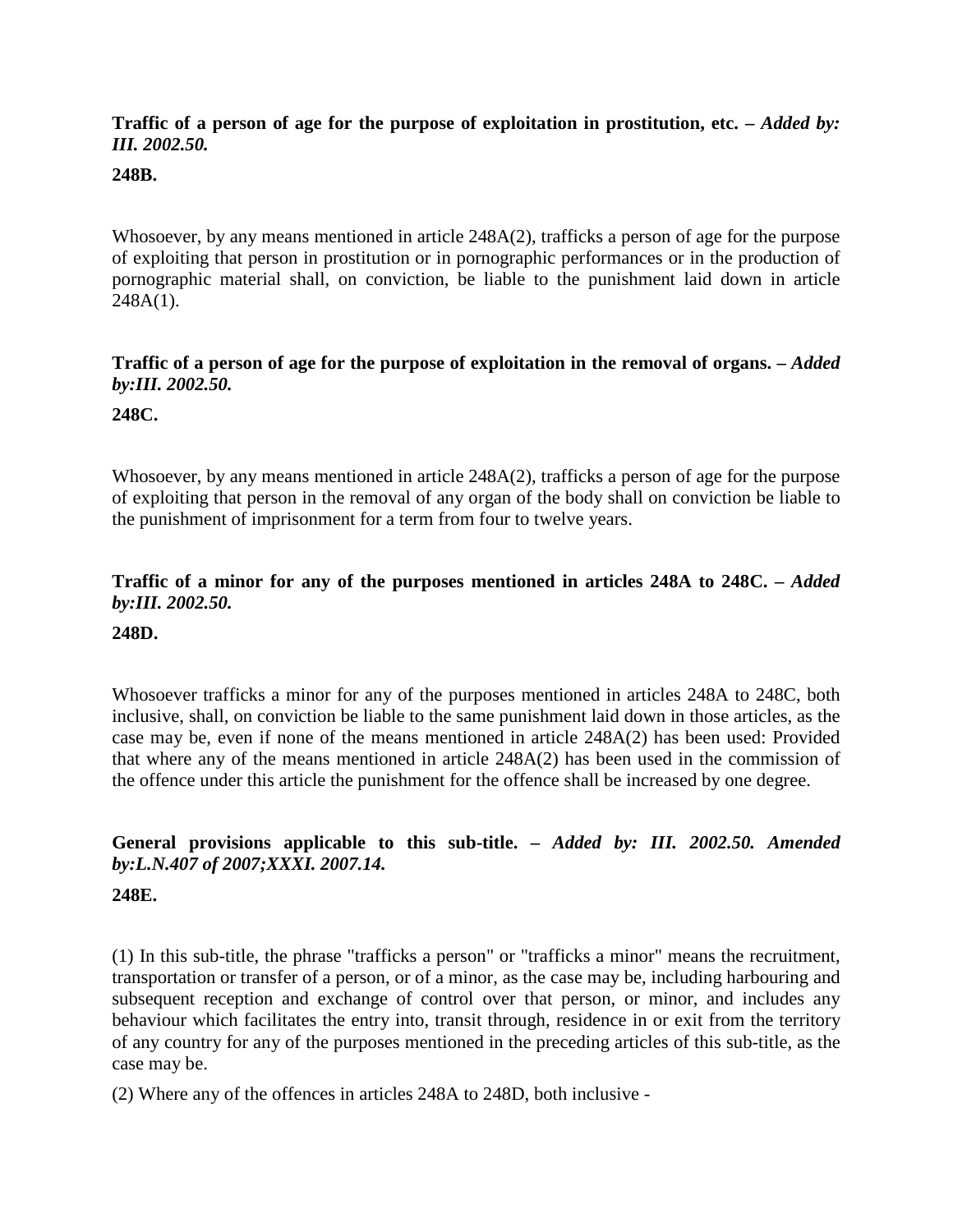(a) is accompanied by grievous bodily harm; or

(b) generates proceeds exceeding eleven thousand and six hundred and forty-six euro and eighty-seven cents (11,646.87); or

(c) is committed with the involvement of a criminal organisation within the meaning of article 83A(1), the punishment otherwise due shall be increased by one degree.

(3) The provisions of article 121D shall apply mutatis mutandis to the offences under this subtitle, so however that the punishment to which the body corporate shall be liable under this subarticle shall be the payment of a fine (multa) of not less than eleven thousand and six hundred and forty-six euro and eighty-seven cents (11,646.87) and not more than one million and eight hundred and sixty-three thousand and four hundred and ninety-eight euro and seventy-two cents (1,863,498.72).

(4) Where the person found guilty of any of the offences under this sub-title -

(a) was at the time of the commission of the offence an employee or otherwise in the service of a body corporate, and

(b) the commission of the offence was for the benefit, in part or in whole, of that body corporate, and

(c) the commission of the offence was rendered possible because of the lack of supervision or control by a person referred to in article 121D, the person found guilty as aforesaid shall be deemed to be vested with the legal representation of the same body corporate which shall be liable to the payment of a fine (multa) of not less than four thousand and six hundred and fifty-eight euro and seventy-five cents (4,658.75) and not more than one million and one hundred and sixtyfour thousand and six hundred and eighty-six euro and seventy cents (1,164,686.70).

(5) Without prejudice to the provisions of article 5, the Maltese courts shall also have jurisdiction over the offences laid down in this sub-title where:

(a) only part of the action giving execution to the offence took place in Malta; or

(b) the offender is a Maltese national or permanent resident in Malta.

(6) The offences committed under this sub-title shall not be liable to punishment if the offender was compelled thereto by another person where the provisions of article 33(b) do not apply.

(7) The provisions of article 14 of the Immigration Act shall not apply until the lapse of thirty days from the date that the Principal Immigration Officer has reasonable grounds to believe that the person concerned is a victim of any of the offences under this sub-title.

 $(\ldots)$ 

**Traffic in persons to enter or leave Malta illegally. –** *Added by: III. 2002.72. Amended by: VI. 2005.3; L.N. 407 of 2007.*

**337A.**